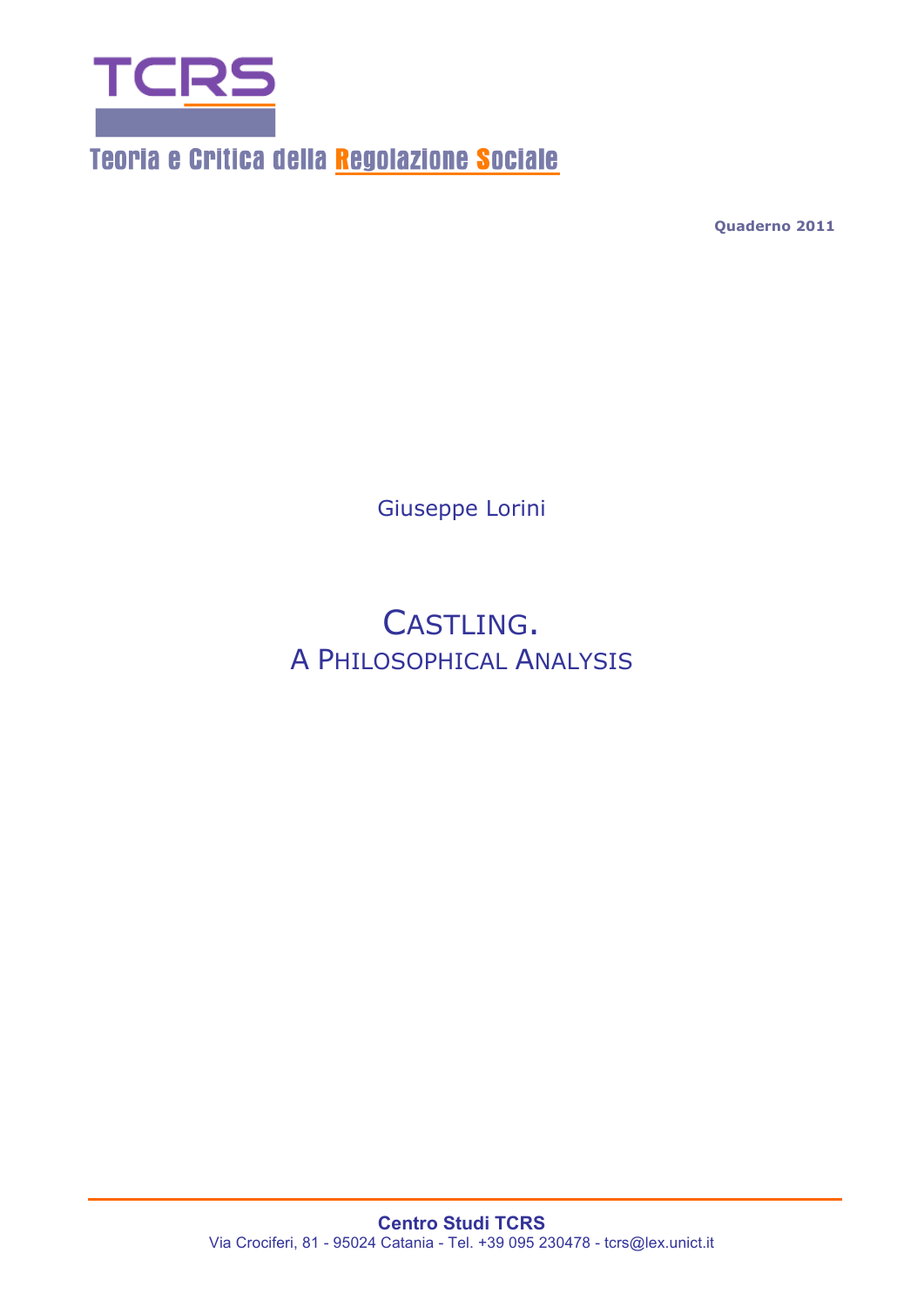Giuseppe Lorini Università di Cagliari lorini@unica.it

> In: *Intenzionalità collettiva e figure della responsabilità* Quaderno 2011

ISSN: 1970-5476 Centro Studi "Teoria e Critica della Regolazione sociale" Via Crociferi, 81 - 95024 Catania Tel. +39 095 230478 – Fax +39 095 230462 tcrs@lex.unict.it www.lex.unict.it/tcrs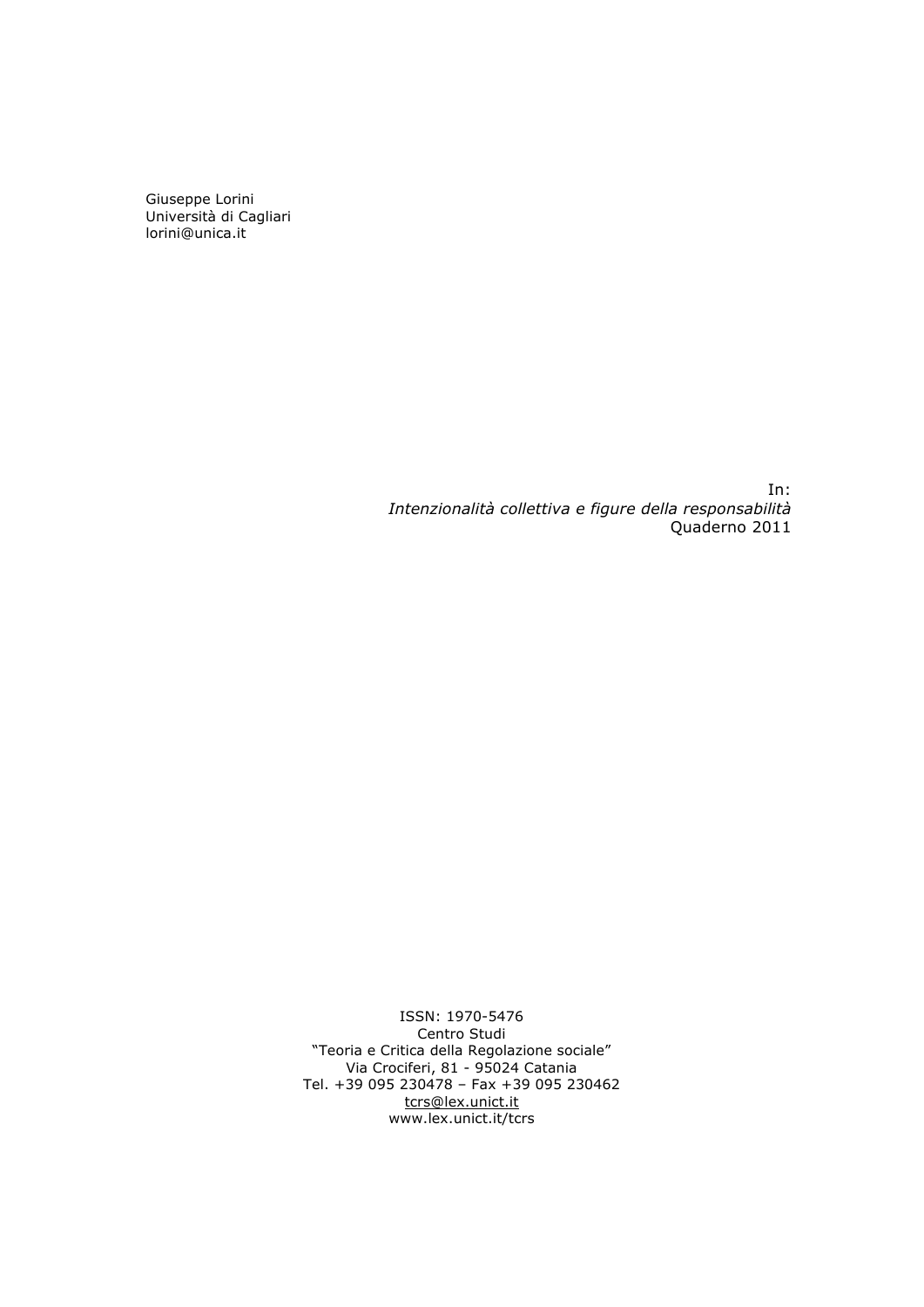## Giuseppe Lorini

# CASTLING. A PHILOSOPHICAL ANALYSIS

«*These animals, which are vulgarly called suits of clothes, or dressed, do according to certain compositions receive different appellations. If one of them be trimmed up with a gold chain, and a red gown, and a white rod, and a great horse, it is called a Lord-Mayor; if certain ermines and furs be placed in a certain position, we style them a Judge, and so an apt conjunction of lawn and black satin we entitled a Bishop*».

(Jonathan Swift)

0. *Five levels of description of an institutional act.*

0.1 Many philosophers find intuitively plausible the belief that there are ruleconstituted *activities*. <sup>1</sup> A paradigmatic case of a rule-constituted activity is that of the *game of chess*.

Yet, the idea that *victory* in a rule-constituted game is not itself a ruleconstituted fact may be less obvious.<sup>2</sup>

I shall explain such a thesis about victory in the following way: it is true that in games there can be constitutive rules *on* victory, but it is false that there can be constitutive rules *of* victory.

Let us consider the game of chess. The following rule of chess:

The game is *won* by the player who has checkmated his opponent's king,

is a constitutive rule *on* victory. It determines the *extension* of the term 'victory' in the game of chess (since it poses a sufficient condition of victory), but it

 $\overline{a}$ 

 $1$  The idea that there are rules which create new possibilities of action is due to the Polish legal philosopher Czesław Znamierowski (1924). (Cf. Gregorowicz 1960, 17 and Lorini 2000, 69-81.)

After Znamierowski, and independently of him, the intuition that there are activities that are constituted by rules also appears in John Rawls (1955), John R. Searle (1964), Alf Ross (1968) and Amedeo G. Conte (1981).

 $2$  The fact that a player has won at chess is structurally different from the fact that a player has checkmated his opponent. While the constitutive rules do constitute the concept of checkmate, they do not constitute the concept of victory.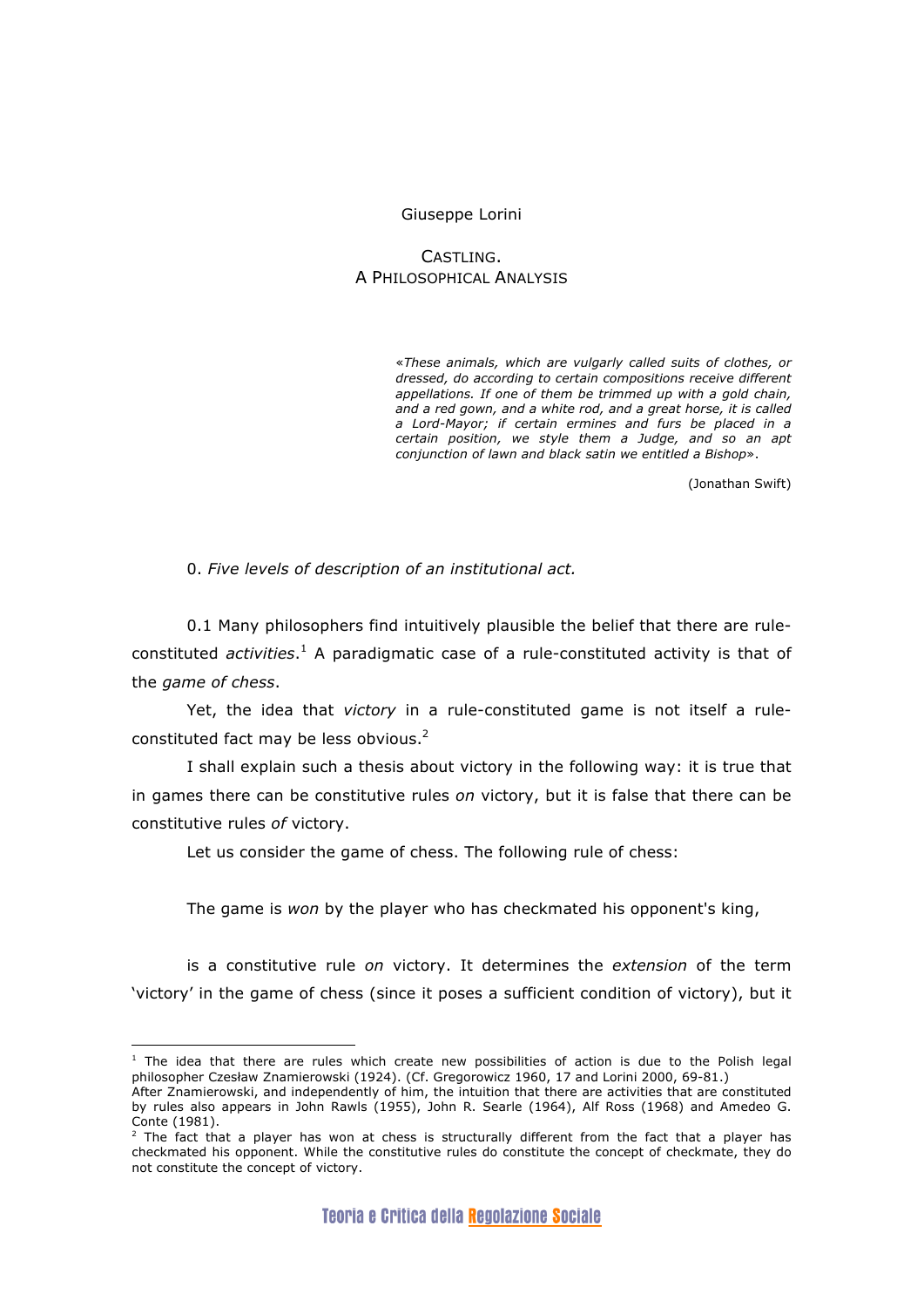does not determines the *intension* of the term 'victory'. It says nothing about what victory (in fact) is.

0.2. From the question whether *victory in a rule-constituted game* is itself constituted by the constitutive rules of that game, we should distinguish the question whether the *ludicity* (or *game-character*) *of a rule-constituted activity* is itself constituted by the constitutive rules of that activity.

In order to answer this second question, I shall consider a very simple phenomenon: a castling in the game of chess. As we know, castling is an institutional act: it is an act which is constituted by the constitutive rules of chess (Cf. Searle 1964 and 1969).

Now, with regard to such an institutional act, I ask myself: how many levels of description of castling are there?<sup>3</sup>

I would suggest that we can distinguish between *five* levels of description of castling:

- (i) a *pre-semiotic* level,
- (ii) a *syntactic* level,
- (iii) a *semantic* level,
- (iv) a *pragmatic* level,<sup>4</sup>
- (v) an *idiographic* level.

 $\overline{a}$ 

According to this idea, a castling can be the object of five (categorially different) types of description. Let us examine each of these five levels of description in turn.

 $3$  A similar question has been addressed by John R. Searle (1969). Searle distinguishes between two different kinds of description of an institutional fact: a description *in brute terms* and a description *in institutional terms*. The description in brute terms of an institutional fact does not refer to the constitutive rules of the fact. For example, we can describe a chess *move* as a certain *movement* of a piece of wood with a certain shape and a certain weight. The description in institutional terms relies on the constitutive rules of the fact. According to Searle, only at this level of description we can describe a certain fact in an American football game as a touchdown.

<sup>&</sup>lt;sup>4</sup> I am here using the language of Charles William Morris (1938).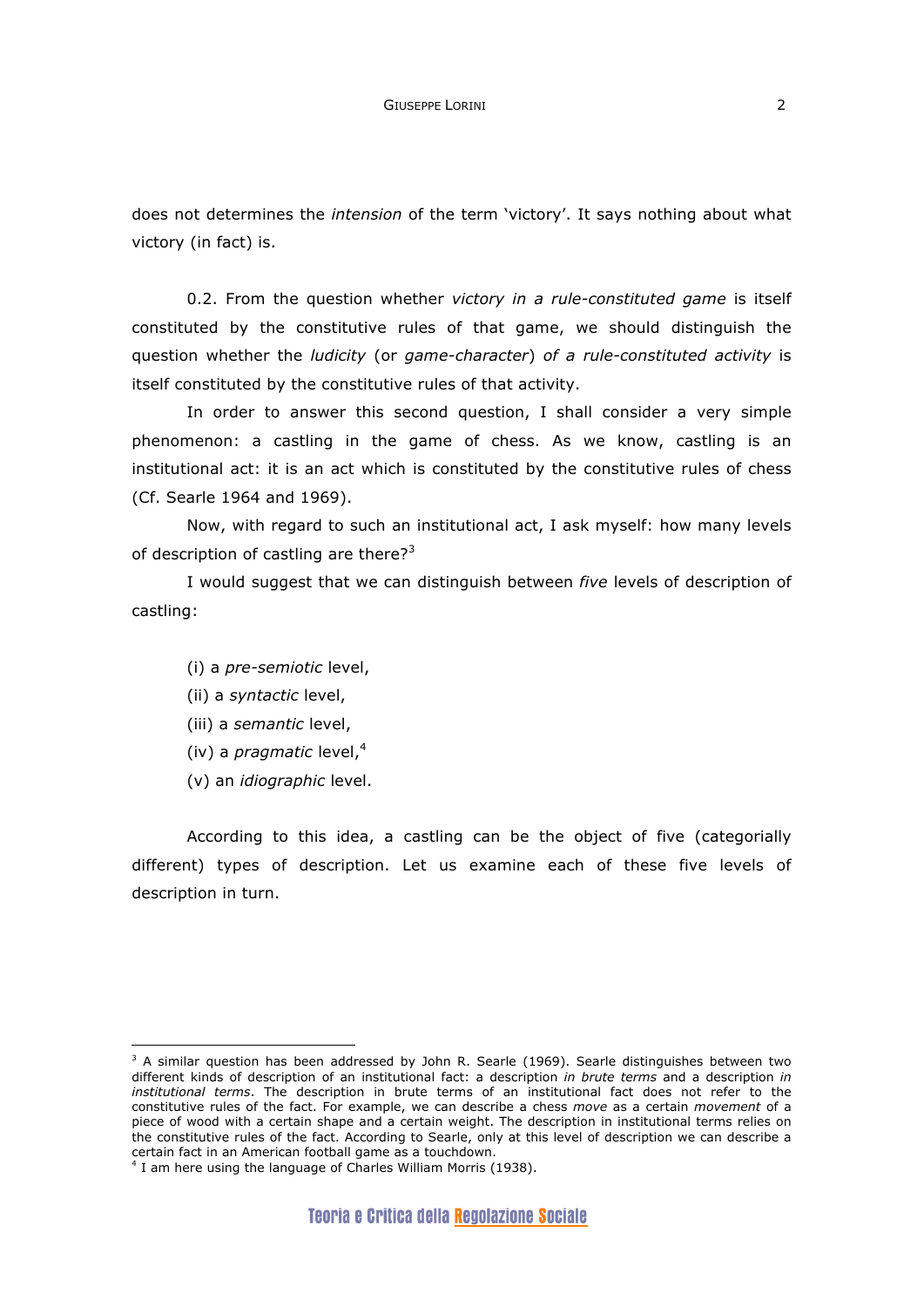## 1. *First level of description of an institutional act: pre-semiotic level.*

*In the first place*, a castling can be described *in terms of thing-language* (cf. Morris 1938 and Carnap 1936), i. e. *in pre-semiotic terms*.

For example, we could describe a castling as the movement (performed by an agent) of two pieces of wood on a wooden black and white squared surface.<sup>5</sup>

A description of castling in terms of thing-language is a true description, but ignores the specific nature of castling: it ignores what castling (in fact) is.

To achieve a more suitable description of castling, we have to pursue a description in syntactic terms.<sup>6</sup>

2. *Second level of description of an institutional act: syntactic level.*

*In the second place*, a castling can be described *in merely syntactic terms*.

In merely syntactic terms, a castling can be described as a token of an acttype which is constituted by the constitutive rules of chess (namely, of the acttype: castling).

Unlike the description in pre-semiotic terms, the description in syntactic terms relies on the constitutive rules of chess.

The description in syntactic terms is more suitable than the description in pre-semiotic terms: it represents the meaning of castling, but it does not represent the meaning of a move of chess.

 $\overline{a}$  $5$  Another case of description of an institutional act in terms of thing-language is the description of the act of making a withdrawal from a bank. This example is given by Maurice Mandelbaum (1955, 307- 308). Mandelbaum imagines attempting to explain to an inhabitant of the Trobriand Islands the societal fact of the withdrawal of money from a bank in terms of assertions referring exclusively to the thoughts and actions of individuals. By means of this thought-experiment, Mandelbaum reveals how the description of a societal fact like withdrawing money from a bank by means of *statements concerning the actions of individuals* is not a hermenutically adequante description. According to Mandelbaum (1955, 309), *statements* concerning societal facts are not reducible to a conjunction of statements concerning the actions of individuals.

<sup>6</sup> Alf Ross (1953, 210) distinguishes between the mere *movement* of a piece in the space [*rumlig omplacering*] and the chess *move* [*skaktræk*]. According to Ross, the rules of chess are what enable us to interpret a movement as a move.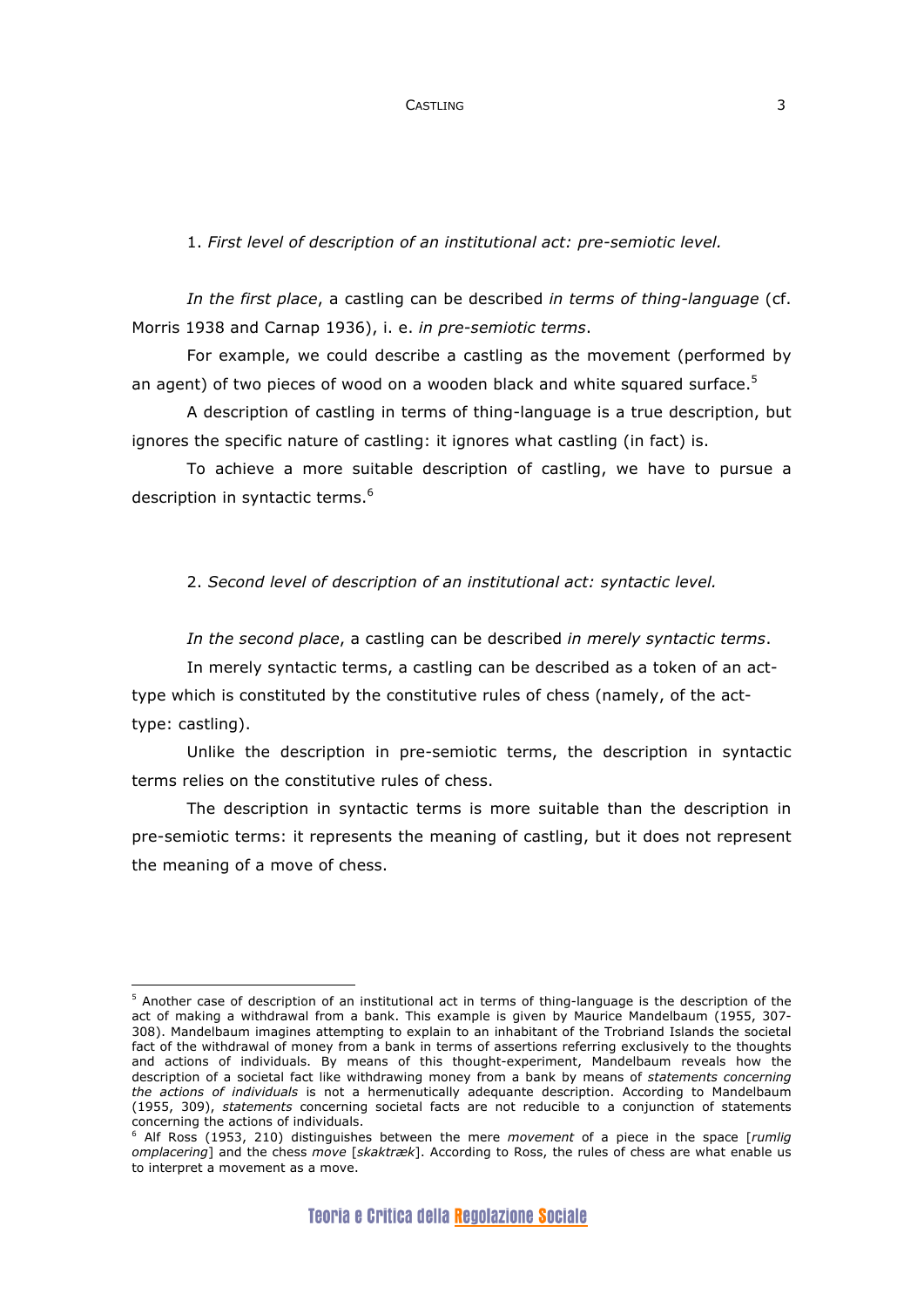3. *Third level of description of an institutional act: semantic level.*

*In the third place*, a castling can be described *in semantic terms*.

A castling can be described (not as a token of a rule-constituted act-type of castling, but) as a moment of the activity constituted by the constitutive rules of chess (the rule-constituted activity of chess).

Like the description in syntactic terms, the description in semantic terms relies on the constitutive rules of chess. However, the description in semantic terms is more suitable than the description in syntactic terms: it says that castling belongs to the activity which is constituted by the constitutive rules of chess (the rule-constituted activity of chess).

The description in semantic terms, however, does not capture the pragmatic status of that activity (to which castling belongs) that is constituted by rules.

4. *Fourth level of description of an institutional act: pragmatic level.*

4.1. *In the fourth place*, a castling can be described *in pragmatic terms*.

A castling can be described (neither as a token of a rule-constituted act-type of castling, nor as a moment of the rule-constituted activity of chess, but) as a moment of the performance of a *game* (as opposed, for instance, to a rite, a duel or a Christian mass).

4.2. The description in pragmatic terms describes castling as a *ludic* behaviour. Like the descriptions in syntactic terms and in semantic terms, it relies on rules. Yet we cannot argue from (the knowledge of) the constitutive rules that castling is a ludic act.

The ludicity of the rule-constituted activity of chess is not determined by the costitutive rules of such an activity.7

 $\overline{a}$ 

 $<sup>7</sup>$  The first philosopher to notice that the constitutive rules of a rule-constituted activity do not determine</sup> the ludicity (or game character) of the activity that they themselves constitute, was Hubert Schwyzer. With regard to chess, Schwyzer (1969, 464) writes: "That chess is a game is in no way a *rule* of the game.'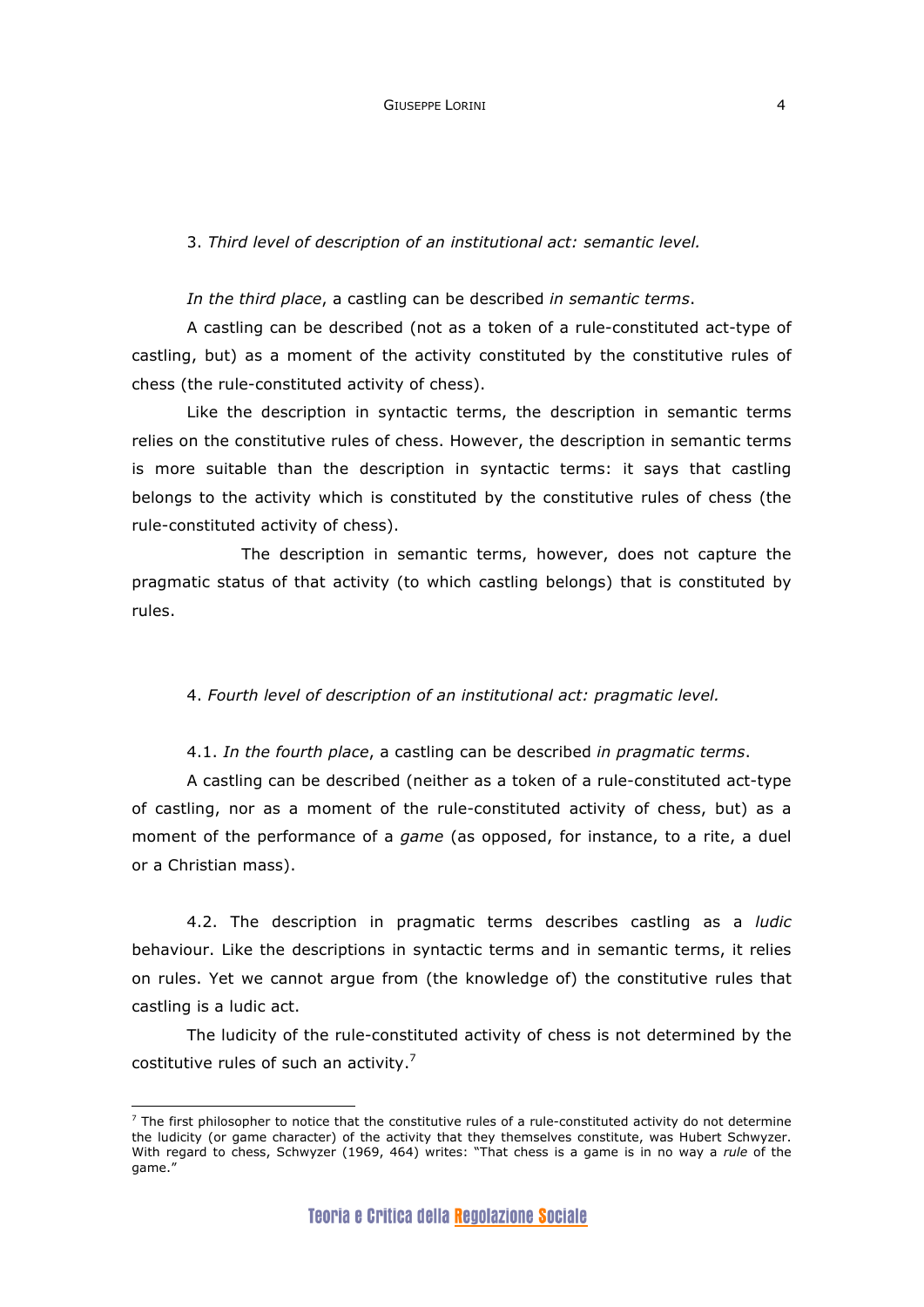CASTLING 5

Unlike the descriptions in syntactic terms and in semantic terms, the description in pragmatic terms not only relies on the rules of chess, but also presupposes the knowledge of what a game is and the knowledge that chess is a game (and not a rite, a duel or a mass). $8$ 

4.3. We have considered four different levels of description of a castling (the pre-semiotic level, the syntactic level, the semantic level, the pragmatic level). At the pre-semiotic level, castling is described in terms of thing-language as the movement of two pieces in space. At the syntactic level, castling is described as a token of a type which is constituted by the rules of chess: namely, castling. At the semantic level, castling is described as a move of the rule-constituted activity of chess. At the pragmatic level, castling is described as a piece of ludic behavior (or game behavior). However, a description of castling in its individuality is still needed.

### 5. *Fifth level of description of an institutional act: idiographic level.*

*In the fifth place*, a castling can be described in *idiographic terms*, i.e. as "the individual, the *ídion*, in its individuality" (Conte 1986, 52).

In order to grasp the idiographic description, let us imagine that two people are observing a game of chess between Karpov and Kasparov. Karpov castles and one of the two observers asks: What has Karpov done? The other answers: A castling. The first observer replies: Yes, but what has he done? The second answers: He has begun an offensive.

 $\overline{a}$ 

In order to show that we cannot deduce the pragmatic status of the rule-constituted activity of chess simply from its constitutive rules, Schwyzer elaborates an ingenious thought-experiment: he imagines a country (Ruritania) in which the activity constituted by the constitutive rules of chess is not a game, but a religious ritual.

A similar case is described by Claude Lévi-Strauss (1983, 46). Lévi-Strauss describes the case of the Gahuku-Gama people from New Guinea "who have learnt football, but who play over successive days as many games as is necessary exactly to balance the number of games won and the number of games lost by each side". They consider "a *game* as a *rite*".

 $8$  If you do not know what games are, you cannot understand what the game of chess is, even if you know the rules of chess very well. A similar kind of impossibility is described in a short story by Jorge Luis Borges: *La busca de Averroes*. In this short story, Borges tells us about an impossible research project, that of Averroës. Averroës tried to translate the *Poetics* of Aristotle. But since he was closed within the borders of Islamic culture, and he did not know theatre, he could not understand the meaning of the terms 'tragedy' and 'comedy'.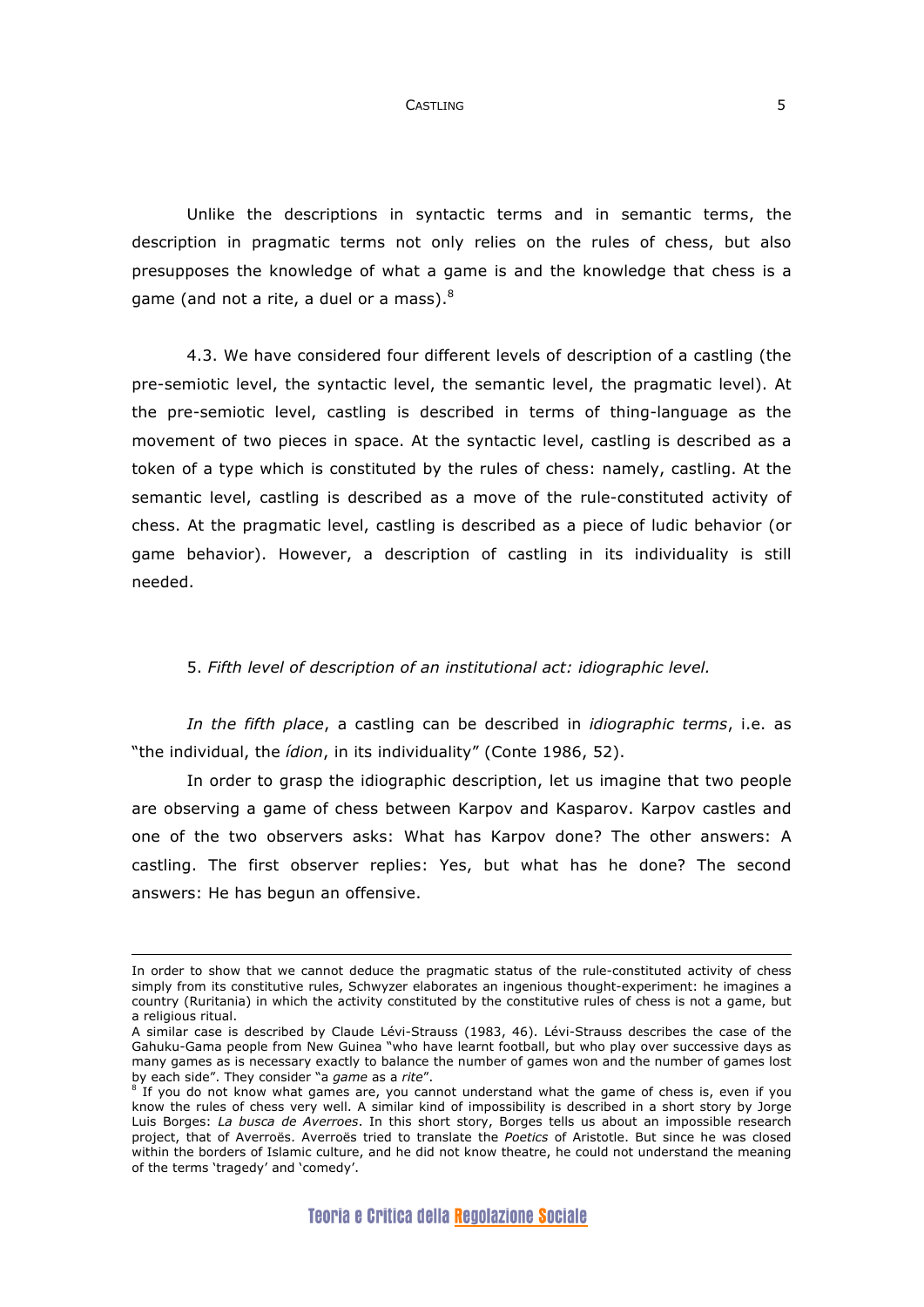This second answer, which describes the castling performed by Karpov as an offensive move (as opposed, for instance, to a defensive move), is an idiographic description.

**REFERENCES** 

Anscombe, G. E. M.. 1958. On Brute Facts. *Analysis* 18: 69-72.

Azzoni, Giampaolo. 1988. *Il concetto di condizione nella tipologia delle regole*. Padova: CEDAM.

Borges, Jorge Luis. 1981. *Obras completas*. Buenos Aires: Emecé.

Bourdieu, Pierre. 1972. *Esquisse d'une théorie de la pratique*. Genève: Droz.

Cameron, J. R.. 1972. The Nature of Institutional Obligation. *The Philosophical Quarterly* 22: 318-331.

Carcaterra, Gaetano. 1979. *La forza costitutiva delle norme*. Roma: Bulzoni.

Carnap, Rudolf. 1936. Testability and Meaning. *Philosophy of Science* 3: 419-471.

Collin, Finn. 1997. *Social Reality*. London: Routledge.

Conte, Amedeo G. 1981. Regola costitutiva in Wittgenstein. In *Uomini senza qualità. La crisi dei linguaggi nella grande Vienna*. Ed. Francesca Castellani, 51-68. Trento: Uomo Città Territorio.

─. 1986. Fenomeni di fenomeni. *Rivista internazionale di filosofia del diritto*. 63: 29-57.

─. 1988. Eidos. An Essay on Constitutive Rules. *Poznań Studies in the Philosophy of the Sciences and the Humanities* 11: 251-257.

─. 1995. *Filosofia del linguaggio normativo. II. Studi 1982-1994*. Torino: Giappichelli.

Filipponio, Angiola. 1983. *Le enunciazioni performative e il linguaggio del legislatore*. Milano: Giuffré.

Gregorowicz, Jan. 1960. Z problematyki definicji w nauce prawa. *Zeszyty Naukowe Uniwersytetu Łódzkiego. Nauki Humanistyczno-społeczne* 18: 3-22.

Lévi-Strauss, Claude. 1962. *La pensée sauvage*. Paris: Plon.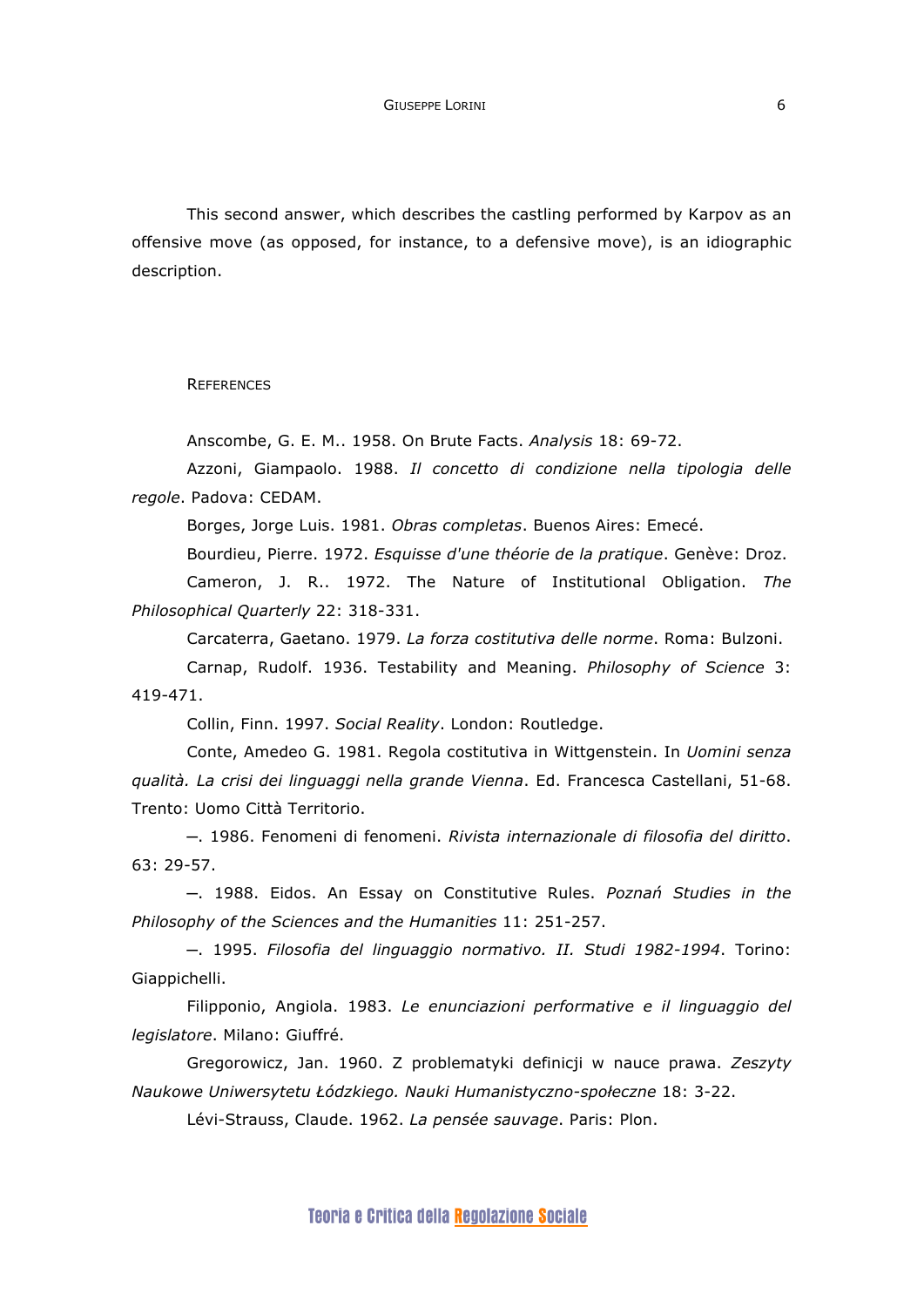#### CASTLING 7

Lorini, Giuseppe. 2000. *Dimensioni giuridiche dell'istituzionale*. Padova: CEDAM.

Miller, Dolores. 1983. Constitutive Rules and Essential Rules. *Philosophical Studies* 39: 183-197.

Morris, Charles William. 1938. *Foundations of the Theory of Signs*. Chicago: University of Chicago Press.

Rawls, John. 1955. Two Concepts of Rules. *Philosophical Review* 64: 3-32.

Ross, Alf Niels Christian. 1953. *Om ret og retfærdighed*. København: Nyt Nordisk Forlag Arnold Busck.

─. 1968. *Directives and Norms*. London: Routledge and Kegan Paul.

Schächter, Josef. 1935. *Prolegomena zu einer kritischen Grammatik*. Wien: Julius Springer.

Schwyzer, Hubert. 1968. *The Acquisition of Concepts and the Use of Language*. Ph. D. dissertation, University of California, Berkeley.

─. 1969. Rules and Practices. *The Philosophical Review* 78: 451-467.

Searle, John Rogers. 1964. How to Derive "Ought" from "Is". *Philosophical Review* 73: 43-58.

─. 1969. *Speech Acts. An Essay in the Philosophy of Language*. Cambridge: Cambridge University Press.

─. 1995. *The Construction of the Social Reality*. London: Allen Lane.

─. 1999. *Mind, Language and Society. Philosophy in the Real World*. New York: Basic Books. (1<sup>st</sup> ed. 1998.)

Smith, Barry. 1990. Towards a History of Speech Act Theory. In *Speech Acts, Meaning and Intentions. Critical Approaches to the Philosophy of John R. Searle*. Ed. Armin Burkhardt, 29-61. Berlin: de Gruyter.

─. 2003a. John Searle: From Speech Acts to Social Reality. In *John Searle*. Ed. Barry Smith. Cambridge: Cambridge University Press.

─. 2003b. The Ontology of Social Reality. *American Journal of Economics and Sociology* 62.

Shwayder, David. 1965. *The Stratification of Behaviour*. New York: Humanities Press.

Swift, Jonathan. 1960. *A Tale of a Tub*. In Jonathan Swift, *A Tale of a Tub with Other Early Works (1696-1707).* Ed. Louis A. Landa, 241-353. Oxford: Blackwell.